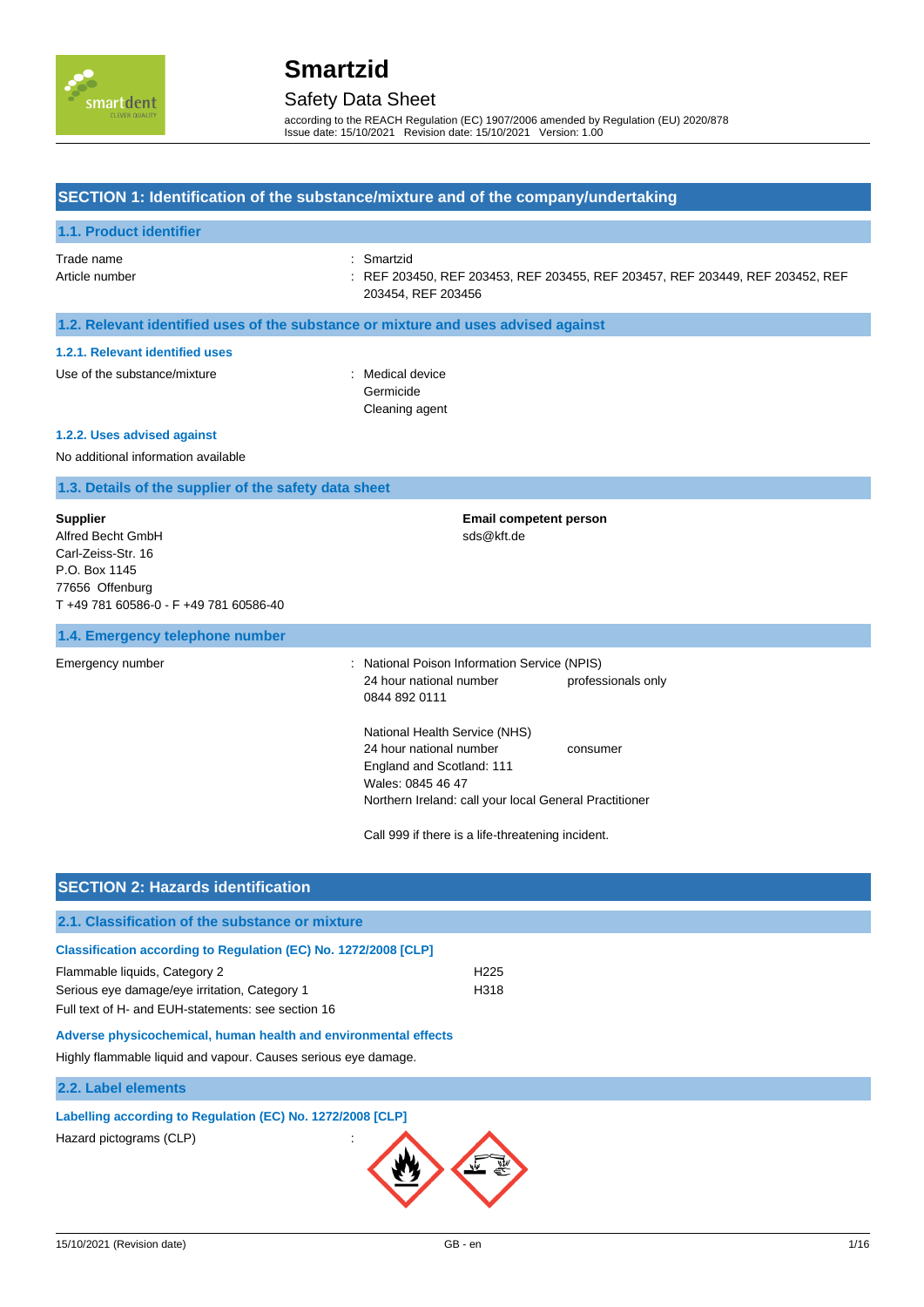### Safety Data Sheet

according to the REACH Regulation (EC) 1907/2006 amended by Regulation (EU) 2020/878

|                                | GHS02<br>GHS05                                                                                                                                       |
|--------------------------------|------------------------------------------------------------------------------------------------------------------------------------------------------|
| Signal word (CLP)              | : Danger                                                                                                                                             |
| Contains                       | : n-propanol                                                                                                                                         |
| Hazard statements (CLP)        | : H225 - Highly flammable liquid and vapour.                                                                                                         |
|                                | H318 - Causes serious eye damage.                                                                                                                    |
| Precautionary statements (CLP) | : P210 - Keep away from heat, hot surfaces, sparks, open flames. No smoking.<br>P280 - Wear eye protection.                                          |
|                                | P305+P351+P338 - IF IN EYES: Rinse cautiously with water for several minutes. Remove<br>contact lenses, if present and easy to do. Continue rinsing. |
|                                | P310 - Immediately call a POISON CENTER, a doctor.                                                                                                   |

### **2.3. Other hazards**

| PBT: not relevant - no registration required  |
|-----------------------------------------------|
| vPvB: not relevant - no registration required |

| <b>Component</b>                             |                                                                                                                                                                                 |
|----------------------------------------------|---------------------------------------------------------------------------------------------------------------------------------------------------------------------------------|
| ethanol (64-17-5)                            | This substance/mixture does not meet the PBT criteria of REACH regulation, annex XIII<br>This substance/mixture does not meet the vPvB criteria of REACH regulation, annex XIII |
| n-propanol (71-23-8)                         | This substance/mixture does not meet the PBT criteria of REACH regulation, annex XIII<br>This substance/mixture does not meet the vPvB criteria of REACH regulation, annex XIII |
| butanone (78-93-3)                           | This substance/mixture does not meet the PBT criteria of REACH regulation, annex XIII<br>This substance/mixture does not meet the vPvB criteria of REACH regulation, annex XIII |
| didecyldimethylammonium chloride (7173-51-5) | This substance/mixture does not meet the PBT criteria of REACH regulation, annex XIII<br>This substance/mixture does not meet the vPvB criteria of REACH regulation, annex XIII |

### **SECTION 3: Composition/information on ingredients**

#### **3.1. Substances**

### Not applicable **3.2. Mixtures**

Comments : Cleaning agent

| <b>Name</b>                                                                                                                     | <b>Product identifier</b>                                           | $\frac{9}{6}$   | <b>Classification according to</b><br><b>Regulation (EC) No. 1272/2008</b> |
|---------------------------------------------------------------------------------------------------------------------------------|---------------------------------------------------------------------|-----------------|----------------------------------------------------------------------------|
|                                                                                                                                 |                                                                     |                 | <b>[CLP]</b>                                                               |
| ethanol<br>substance with national workplace exposure limit(s)<br>(GB)                                                          | CAS-No.: 64-17-5<br>EC-No.: 200-578-6<br>EC Index-No.: 603-002-00-5 | $\geq 25 - 50$  | Flam. Lig. 2, H225<br>Eye Irrit. 2, H319                                   |
| n-propanol<br>substance with national workplace exposure limit(s)<br>(GB)                                                       | CAS-No.: 71-23-8<br>EC-No.: 200-746-9<br>EC Index-No.: 603-003-00-0 | $\ge 5 - < 10$  | Flam. Lig. 2, H225<br>Eye Dam. 1, H318<br>STOT SE 3. H336                  |
| butanone<br>substance with national workplace exposure limit(s)<br>(GB); substance with a Community workplace<br>exposure limit | CAS-No.: 78-93-3<br>EC-No.: 201-159-0<br>EC Index-No.: 606-002-00-3 | $\geq 0.25 - 1$ | Flam. Lig. 2, H225<br>Eye Irrit. 2, H319<br>STOT SE 3, H336                |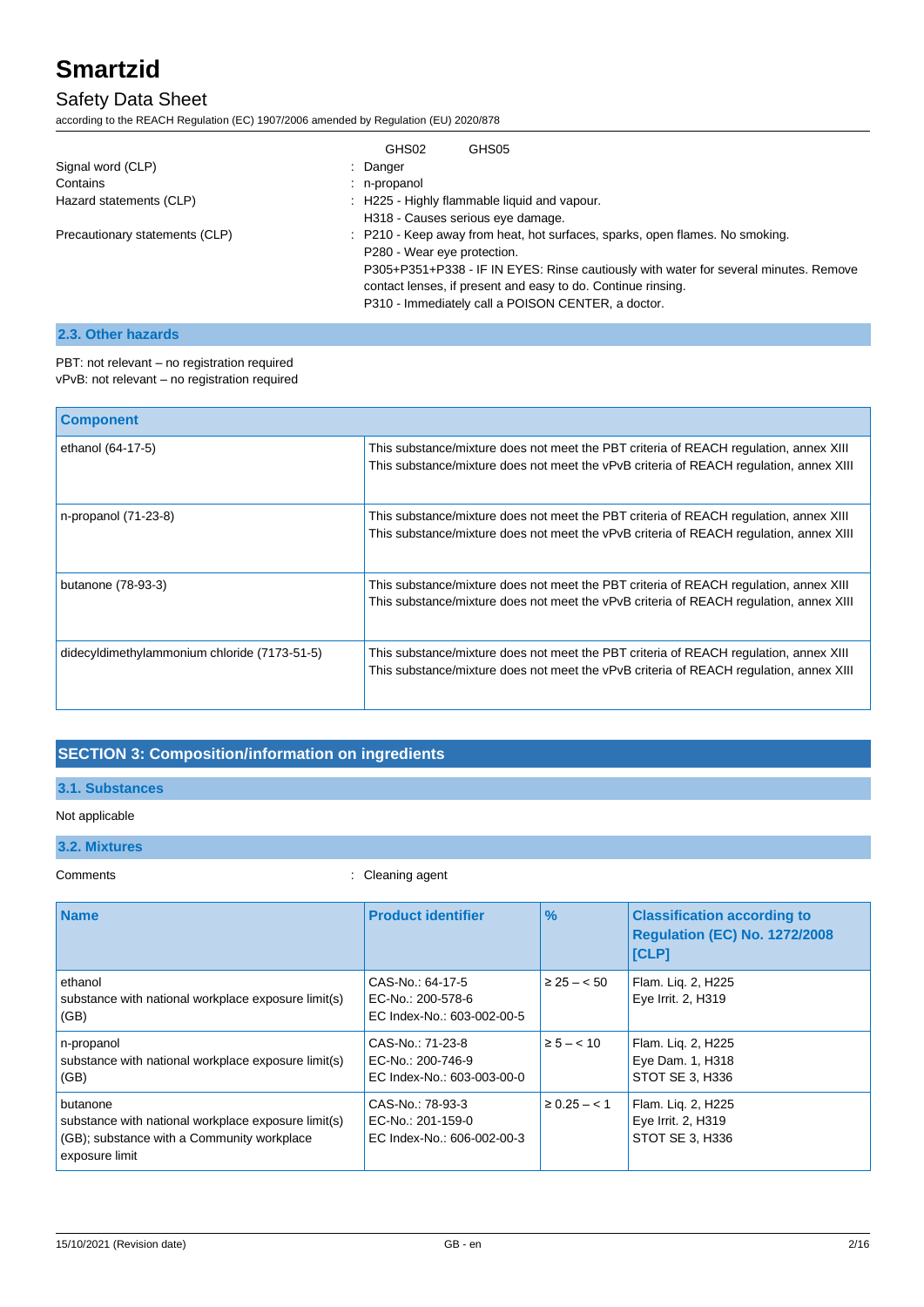### Safety Data Sheet

according to the REACH Regulation (EC) 1907/2006 amended by Regulation (EU) 2020/878

| <b>Name</b>                      | <b>Product identifier</b>                                             | $\frac{9}{6}$ | <b>Classification according to</b><br>Regulation (EC) No. 1272/2008<br><b>ICLPI</b>                                                                           |
|----------------------------------|-----------------------------------------------------------------------|---------------|---------------------------------------------------------------------------------------------------------------------------------------------------------------|
| didecyldimethylammonium chloride | CAS-No.: 7173-51-5<br>EC-No.: 230-525-2<br>EC Index-No.: 612-131-00-6 | < 0.1         | Acute Tox. 3 (Oral), H301 (ATE=264<br>mg/kg bodyweight)<br>Skin Corr. 1B, H314<br>Eye Dam. 1, H318<br>Aquatic Acute 1, H400 (M=10)<br>Aquatic Chronic 2, H411 |

| <b>Specific concentration limits:</b> |                                                                     |                                      |
|---------------------------------------|---------------------------------------------------------------------|--------------------------------------|
| <b>Name</b>                           | <b>Product identifier</b>                                           | <b>Specific concentration limits</b> |
| ethanol                               | CAS-No.: 64-17-5<br>EC-No.: 200-578-6<br>EC Index-No.: 603-002-00-5 | $(50 ≤ C < 100)$ Eye Irrit. 2, H319  |

Full text of H- and EUH-statements: see section 16

| <b>SECTION 4: First aid measures</b>                                                                                                               |                                                                                                                                                                                                                                                                                                                                                                                    |  |
|----------------------------------------------------------------------------------------------------------------------------------------------------|------------------------------------------------------------------------------------------------------------------------------------------------------------------------------------------------------------------------------------------------------------------------------------------------------------------------------------------------------------------------------------|--|
| 4.1. Description of first aid measures                                                                                                             |                                                                                                                                                                                                                                                                                                                                                                                    |  |
| First-aid measures general<br>First-aid measures after inhalation<br>First-aid measures after skin contact<br>First-aid measures after eye contact | : When in doubt or if symptoms are observed, get medical advice.<br>: Remove person to fresh air and keep comfortable for breathing.<br>: Rinse skin with water/shower. Take off immediately all contaminated clothing.<br>: Rinse cautiously with water for several minutes. Remove contact lenses, if present and easy<br>to do. Continue rinsing. Call a physician immediately. |  |
| First-aid measures after ingestion                                                                                                                 | : Call a poison center or a doctor if you feel unwell.                                                                                                                                                                                                                                                                                                                             |  |
| 4.2. Most important symptoms and effects, both acute and delayed                                                                                   |                                                                                                                                                                                                                                                                                                                                                                                    |  |
| Symptoms/effects after eye contact                                                                                                                 | : Serious damage to eyes.                                                                                                                                                                                                                                                                                                                                                          |  |
|                                                                                                                                                    | A Well and the attaining the control of the control of the section of the control of the attention of the state                                                                                                                                                                                                                                                                    |  |

**4.3. Indication of any immediate medical attention and special treatment needed**

Treat symptomatically.

| <b>SECTION 5: Firefighting measures</b>                              |                                                                                                                                                                                                   |
|----------------------------------------------------------------------|---------------------------------------------------------------------------------------------------------------------------------------------------------------------------------------------------|
| 5.1. Extinguishing media                                             |                                                                                                                                                                                                   |
| Suitable extinguishing media                                         | Use extinguishing media appropriate for surrounding fire. Water spray. Dry powder. Foam.<br>Carbon dioxide.                                                                                       |
| Unsuitable extinguishing media                                       | Strong water jet.                                                                                                                                                                                 |
| 5.2. Special hazards arising from the substance or mixture           |                                                                                                                                                                                                   |
| Fire hazard                                                          | Highly flammable liquid and vapour.                                                                                                                                                               |
| Explosion hazard<br>Hazardous decomposition products in case of fire | Explosive vapour/air mixtures may be formed.<br>: Toxic fumes may be released. Carbon dioxide (CO2). Carbon monoxide.                                                                             |
| 5.3. Advice for firefighters                                         |                                                                                                                                                                                                   |
| Firefighting instructions                                            | : Protect container with water spray.                                                                                                                                                             |
| Protection during firefighting                                       | : Do not attempt to take action without suitable protective equipment. Self-contained<br>breathing apparatus. Complete protective clothing.                                                       |
| Other information                                                    | Do not allow run-off from fire fighting to enter drains or water courses. Cool closed<br>containers exposed to fire with water spray. Disposal must be done according to official<br>regulations. |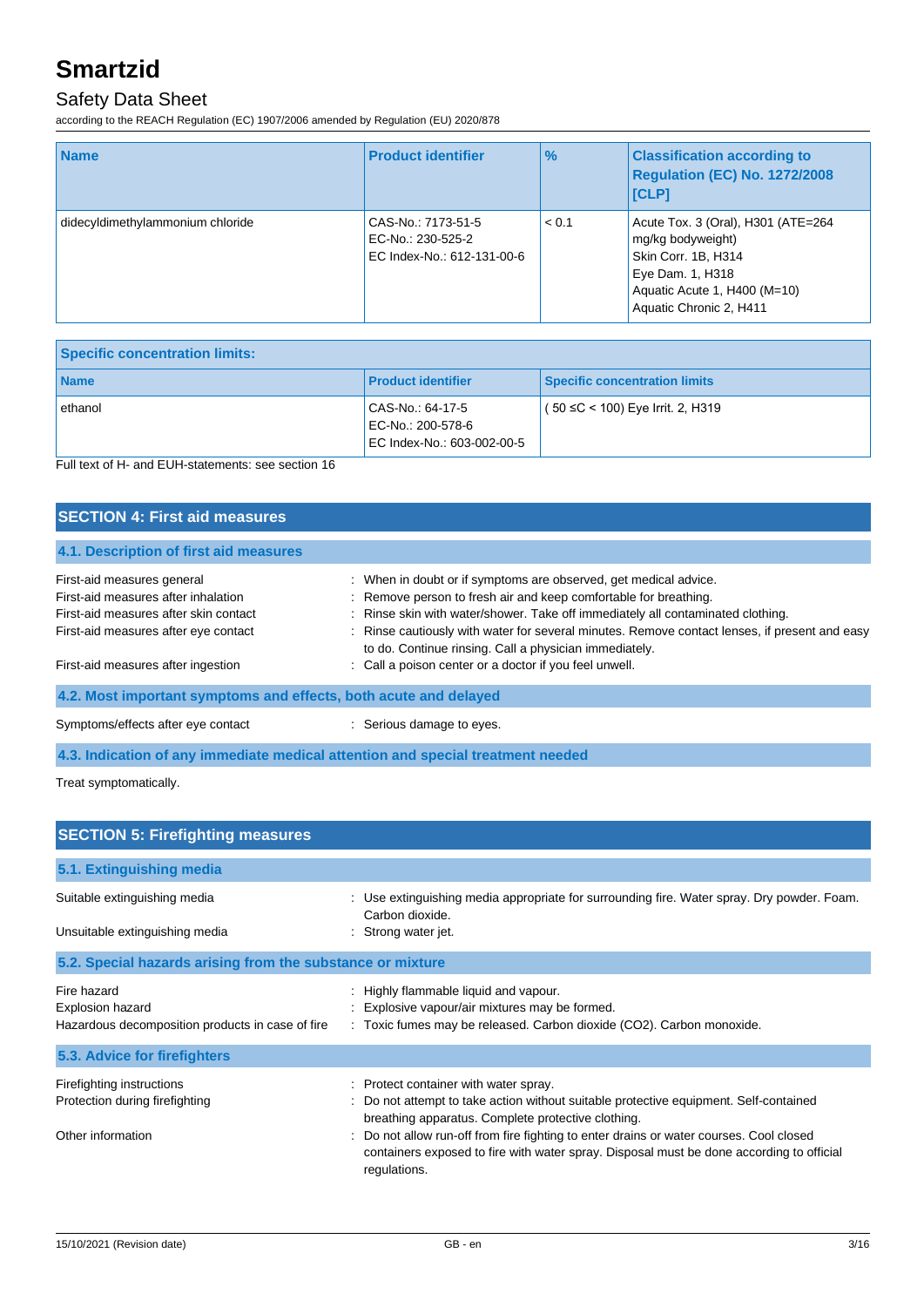### Safety Data Sheet

according to the REACH Regulation (EC) 1907/2006 amended by Regulation (EU) 2020/878

| <b>SECTION 6: Accidental release measures</b>                            |                                                                                                                                                                |  |
|--------------------------------------------------------------------------|----------------------------------------------------------------------------------------------------------------------------------------------------------------|--|
| 6.1. Personal precautions, protective equipment and emergency procedures |                                                                                                                                                                |  |
| General measures                                                         | : Remove all sources of ignition. Avoid contact with skin and eyes. Ensure adequate air<br>ventilation. Do not breathe gas/vapour/aerosol.                     |  |
| 6.1.1. For non-emergency personnel                                       |                                                                                                                                                                |  |
| Emergency procedures                                                     | : Ventilate spillage area. No open flames, no sparks, and no smoking. Avoid contact with skin<br>and eyes.                                                     |  |
| 6.1.2. For emergency responders                                          |                                                                                                                                                                |  |
| Protective equipment                                                     | : Do not attempt to take action without suitable protective equipment. For further information<br>refer to section 8: "Exposure controls/personal protection". |  |
| <b>6.2. Environmental precautions</b>                                    |                                                                                                                                                                |  |

Avoid release to the environment. Prevent entry to sewers and public waters. Avoid sub-soil penetration.

| 6.3. Methods and material for containment and cleaning up                                                                                                     |  |  |
|---------------------------------------------------------------------------------------------------------------------------------------------------------------|--|--|
| : Cover spill with non combustible material, e.g.: sand/earth. Take up mechanically<br>(sweeping, shovelling) and collect in suitable container for disposal. |  |  |
| : Dispose of materials or solid residues at an authorized site. Disposal must be done<br>according to official regulations.                                   |  |  |
|                                                                                                                                                               |  |  |

#### **6.4. Reference to other sections**

Information for safe handling. See section 7. Concerning personal protective equipment to use, see section 8. For further information refer to section 13.

| <b>SECTION 7: Handling and storage</b>                                                 |                                                                                                                                                                                                                                                                                                                                                                                                                                                                                                                                                        |  |
|----------------------------------------------------------------------------------------|--------------------------------------------------------------------------------------------------------------------------------------------------------------------------------------------------------------------------------------------------------------------------------------------------------------------------------------------------------------------------------------------------------------------------------------------------------------------------------------------------------------------------------------------------------|--|
| 7.1. Precautions for safe handling                                                     |                                                                                                                                                                                                                                                                                                                                                                                                                                                                                                                                                        |  |
| Additional hazards when processed<br>Precautions for safe handling<br>Hygiene measures | : In use, may form flammable vapour-air mixture.<br>: Ensure good ventilation of the work station. Keep away from heat, hot surfaces, sparks,<br>open flames and other ignition sources. No smoking. Take precautionary measures against<br>static discharge. Flammable vapours may accumulate in the container. Use only non-<br>sparking tools. Use explosion-proof equipment. Wear personal protective equipment. Avoid<br>contact with skin and eyes.<br>: Immediately remove contaminated or damp clothing. Do not eat, drink or smoke when using |  |
|                                                                                        | this product. Always wash hands after handling the product.                                                                                                                                                                                                                                                                                                                                                                                                                                                                                            |  |
| 7.2. Conditions for safe storage, including any incompatibilities                      |                                                                                                                                                                                                                                                                                                                                                                                                                                                                                                                                                        |  |
| <b>Technical measures</b>                                                              | : Ground/bond container and receiving equipment.                                                                                                                                                                                                                                                                                                                                                                                                                                                                                                       |  |
| Storage conditions                                                                     | : Protect against frost. Store in a well-ventilated place. Keep cool. Keep container tightly<br>closed.                                                                                                                                                                                                                                                                                                                                                                                                                                                |  |
| Heat and ignition sources                                                              | : Keep away from heat, hot surfaces, sparks, open flames and other ignition sources. No<br>smoking. Keep away from heat and direct sunlight.                                                                                                                                                                                                                                                                                                                                                                                                           |  |
| Information about storage in one common storage<br>facility                            | : Keep away from food, drink and animal feeding stuffs. Store away from Acids, oxidizing<br>materials.                                                                                                                                                                                                                                                                                                                                                                                                                                                 |  |
| 7.3. Specific end use(s)                                                               |                                                                                                                                                                                                                                                                                                                                                                                                                                                                                                                                                        |  |

Follow the directions!.

### **SECTION 8: Exposure controls/personal protection**

**8.1. Control parameters**

**8.1.1 National occupational exposure and biological limit values**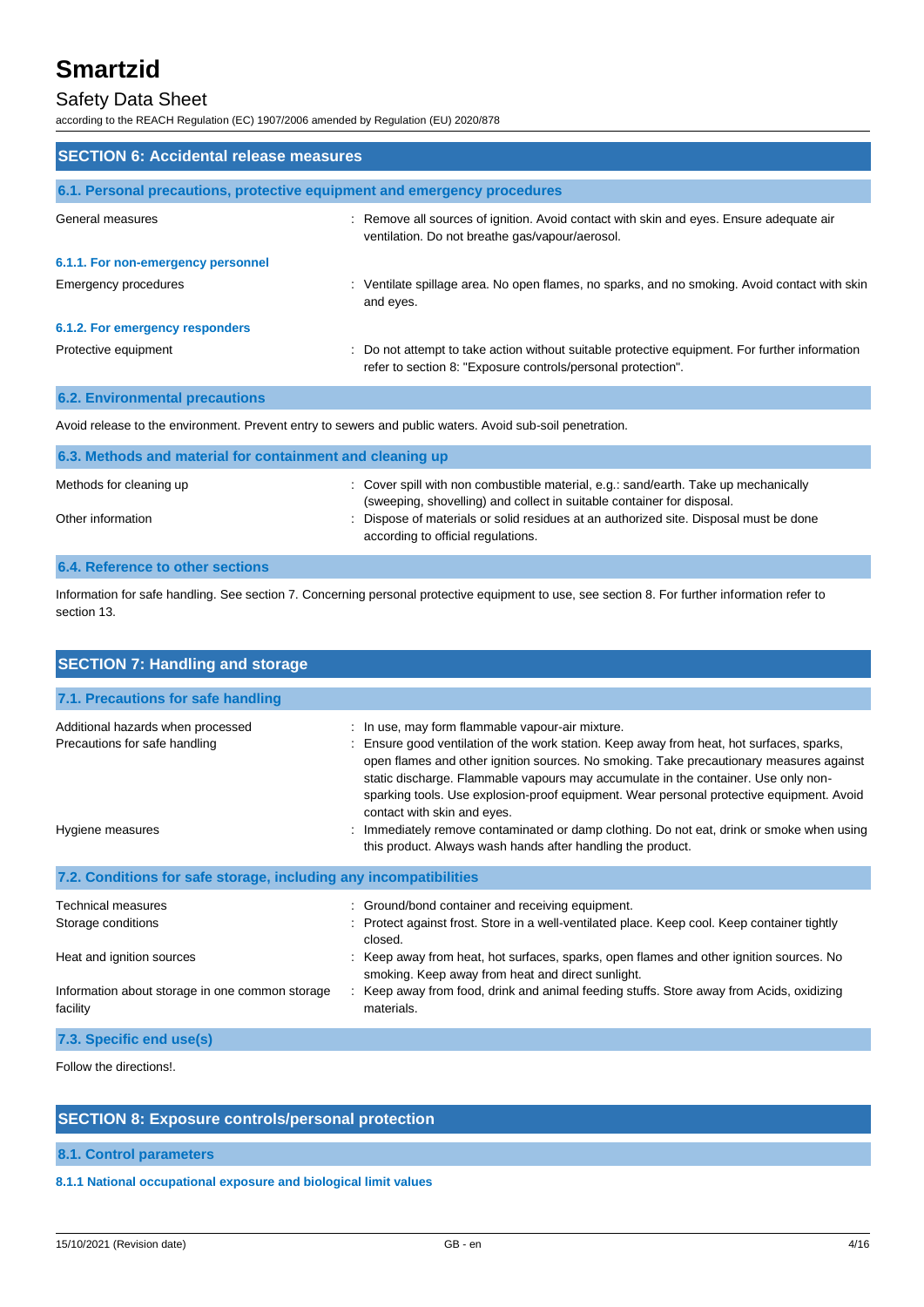### Safety Data Sheet

according to the REACH Regulation (EC) 1907/2006 amended by Regulation (EU) 2020/878

| n-propanol (71-23-8)                                      |                                                                                                                                                                |  |
|-----------------------------------------------------------|----------------------------------------------------------------------------------------------------------------------------------------------------------------|--|
| <b>United Kingdom - Occupational Exposure Limits</b>      |                                                                                                                                                                |  |
| Local name                                                | Propan-1-ol                                                                                                                                                    |  |
| WEL TWA (OEL TWA) [1]                                     | 500 mg/m <sup>3</sup>                                                                                                                                          |  |
| WEL TWA (OEL TWA) [2]                                     | 200 ppm                                                                                                                                                        |  |
| WEL STEL (OEL STEL)                                       | 625 mg/m <sup>3</sup>                                                                                                                                          |  |
| WEL STEL (OEL STEL) [ppm]                                 | 250 ppm                                                                                                                                                        |  |
| Remark                                                    | Sk (Can be absorbed through the skin. The assigned substances are those for which there<br>are concerns that dermal absorption will lead to systemic toxicity) |  |
| Regulatory reference                                      | EH40/2005 (Fourth edition, 2020). HSE                                                                                                                          |  |
| <b>butanone</b> (78-93-3)                                 |                                                                                                                                                                |  |
| <b>EU - Indicative Occupational Exposure Limit (IOEL)</b> |                                                                                                                                                                |  |
| Local name                                                | <b>Butanone</b>                                                                                                                                                |  |
| <b>IOEL TWA</b>                                           | 600 mg/m <sup>3</sup>                                                                                                                                          |  |
| IOEL TWA [ppm]                                            | 200 ppm                                                                                                                                                        |  |
| <b>IOEL STEL</b>                                          | 900 mg/m <sup>3</sup>                                                                                                                                          |  |
| IOEL STEL [ppm]                                           | 300 ppm                                                                                                                                                        |  |
| Regulatory reference                                      | COMMISSION DIRECTIVE 2000/39/EC                                                                                                                                |  |
| <b>United Kingdom - Occupational Exposure Limits</b>      |                                                                                                                                                                |  |
| Local name                                                | Butan-2-one (methyl ethyl ketone)                                                                                                                              |  |
| WEL TWA (OEL TWA) [1]                                     | 600 mg/m <sup>3</sup>                                                                                                                                          |  |
| WEL TWA (OEL TWA) [2]                                     | 200 ppm                                                                                                                                                        |  |
| WEL STEL (OEL STEL)                                       | 899 mg/m <sup>3</sup>                                                                                                                                          |  |
| WEL STEL (OEL STEL) [ppm]                                 | 300 ppm                                                                                                                                                        |  |
| Remark                                                    | Sk (Can be absorbed through the skin. The assigned substances are those for which there<br>are concerns that dermal absorption will lead to systemic toxicity) |  |
| Regulatory reference                                      | EH40/2005 (Fourth edition, 2020). HSE                                                                                                                          |  |
| <b>United Kingdom - Biological limit values</b>           |                                                                                                                                                                |  |
| Local name                                                | Butan-2-one (methyl ethyl ketone)                                                                                                                              |  |
| <b>BMGV</b>                                               | 70 µmol/l Parameter: butan-2-one - Medium: urine - Sampling time: Post shift                                                                                   |  |
| Regulatory reference                                      | EH40/2005 (Fourth edition, 2020). HSE                                                                                                                          |  |
| ethanol (64-17-5)                                         |                                                                                                                                                                |  |
| <b>United Kingdom - Occupational Exposure Limits</b>      |                                                                                                                                                                |  |
| Local name                                                | Ethanol                                                                                                                                                        |  |
| WEL TWA (OEL TWA) [1]                                     | 1920 mg/m <sup>3</sup>                                                                                                                                         |  |
| WEL TWA (OEL TWA) [2]                                     | 1000 ppm                                                                                                                                                       |  |
| Regulatory reference                                      | EH40/2005 (Fourth edition, 2020). HSE                                                                                                                          |  |

#### **8.1.2. Recommended monitoring procedures**

#### No additional information available

#### **8.1.3. Air contaminants formed**

No additional information available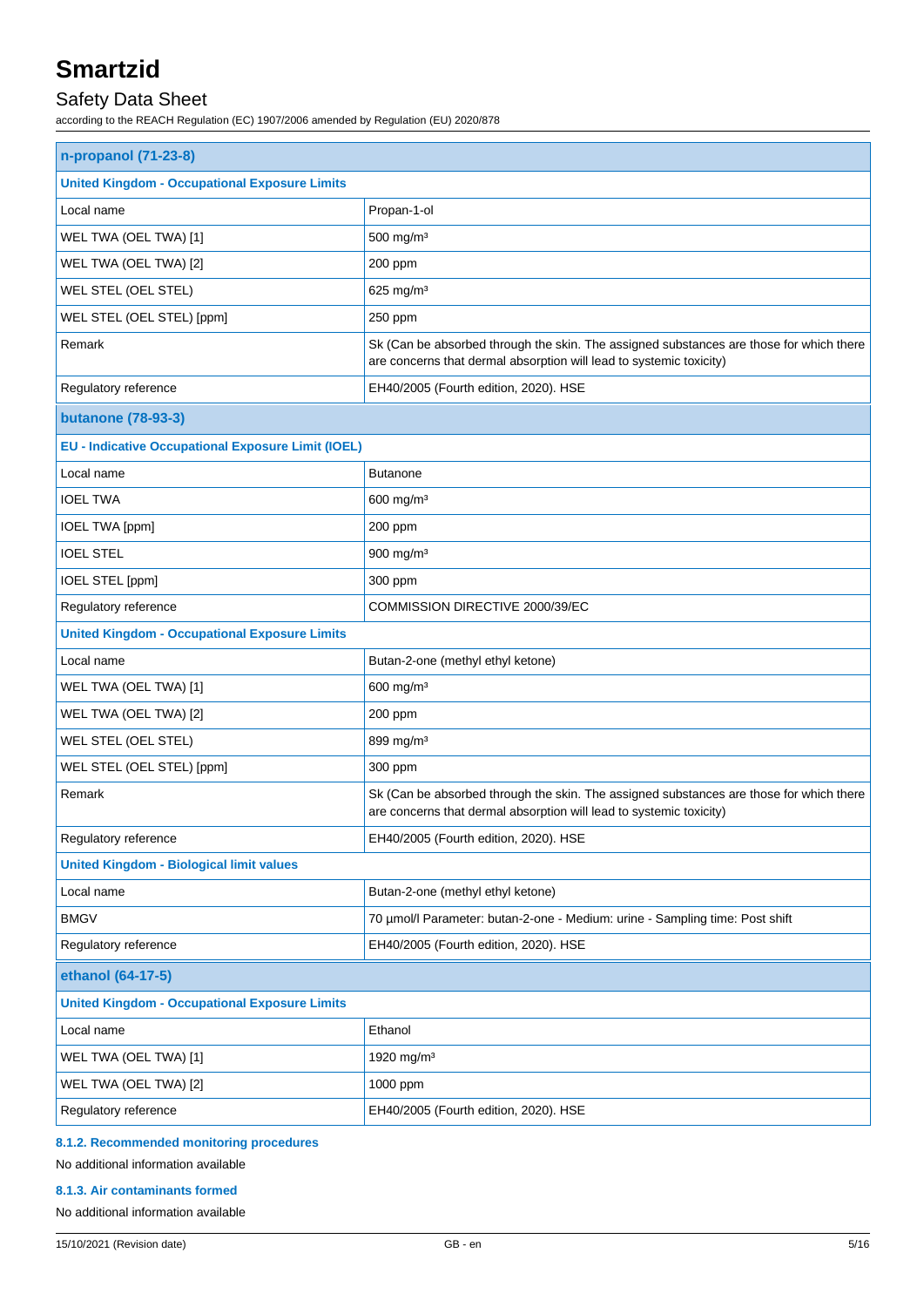### Safety Data Sheet

according to the REACH Regulation (EC) 1907/2006 amended by Regulation (EU) 2020/878

| 8.1.4. DNEL and PNEC                     |                           |
|------------------------------------------|---------------------------|
| n-propanol (71-23-8)                     |                           |
| <b>DNEL/DMEL (Workers)</b>               |                           |
| Acute - systemic effects, inhalation     | 1723 mg/m <sup>3</sup>    |
| Long-term - systemic effects, dermal     | 136 mg/kg bodyweight/day  |
| Long-term - systemic effects, inhalation | 268 mg/m <sup>3</sup>     |
| <b>DNEL/DMEL (General population)</b>    |                           |
| Acute - systemic effects, inhalation     | 1036 mg/m <sup>3</sup>    |
| Long-term - systemic effects, oral       | 61 mg/kg bodyweight/day   |
| Long-term - systemic effects, inhalation | 80 mg/m <sup>3</sup>      |
| Long-term - systemic effects, dermal     | 81 mg/kg bodyweight/day   |
| <b>PNEC (Water)</b>                      |                           |
| PNEC aqua (freshwater)                   | 6.83 mg/l                 |
| PNEC aqua (marine water)                 | 0.683 mg/l                |
| <b>PNEC (Sediment)</b>                   |                           |
| PNEC sediment (freshwater)               | 27.5 mg/kg dwt            |
| PNEC sediment (marine water)             | 2.75 mg/kg dwt            |
| <b>PNEC (Soil)</b>                       |                           |
| <b>PNEC</b> soil                         | 1.49 mg/kg dwt            |
| <b>PNEC (STP)</b>                        |                           |
|                                          |                           |
| PNEC sewage treatment plant              | 96 mg/l                   |
| <b>butanone</b> (78-93-3)                |                           |
| <b>DNEL/DMEL (Workers)</b>               |                           |
| Long-term - systemic effects, dermal     | 1161 mg/kg bodyweight/day |
| Long-term - systemic effects, inhalation | 600 mg/m <sup>3</sup>     |
| <b>DNEL/DMEL (General population)</b>    |                           |
| Long-term - systemic effects, oral       | 31 mg/kg bodyweight/day   |
| Long-term - systemic effects, inhalation | 106 mg/m <sup>3</sup>     |
| Long-term - systemic effects, dermal     | 412 mg/kg bodyweight/day  |
| <b>PNEC (Water)</b>                      |                           |
| PNEC aqua (freshwater)                   | 55.8 mg/l                 |
| PNEC aqua (marine water)                 | 55.8 mg/l                 |
| PNEC aqua (intermittent, freshwater)     | 55.8 mg/l                 |
| <b>PNEC (Sediment)</b>                   |                           |
| PNEC sediment (freshwater)               | 284.74 mg/kg dwt          |
| PNEC sediment (marine water)             | 284.7 mg/kg dwt           |
| <b>PNEC (Soil)</b>                       |                           |
| PNEC soil                                | 22.5 mg/kg dwt            |
| <b>PNEC (Oral)</b>                       |                           |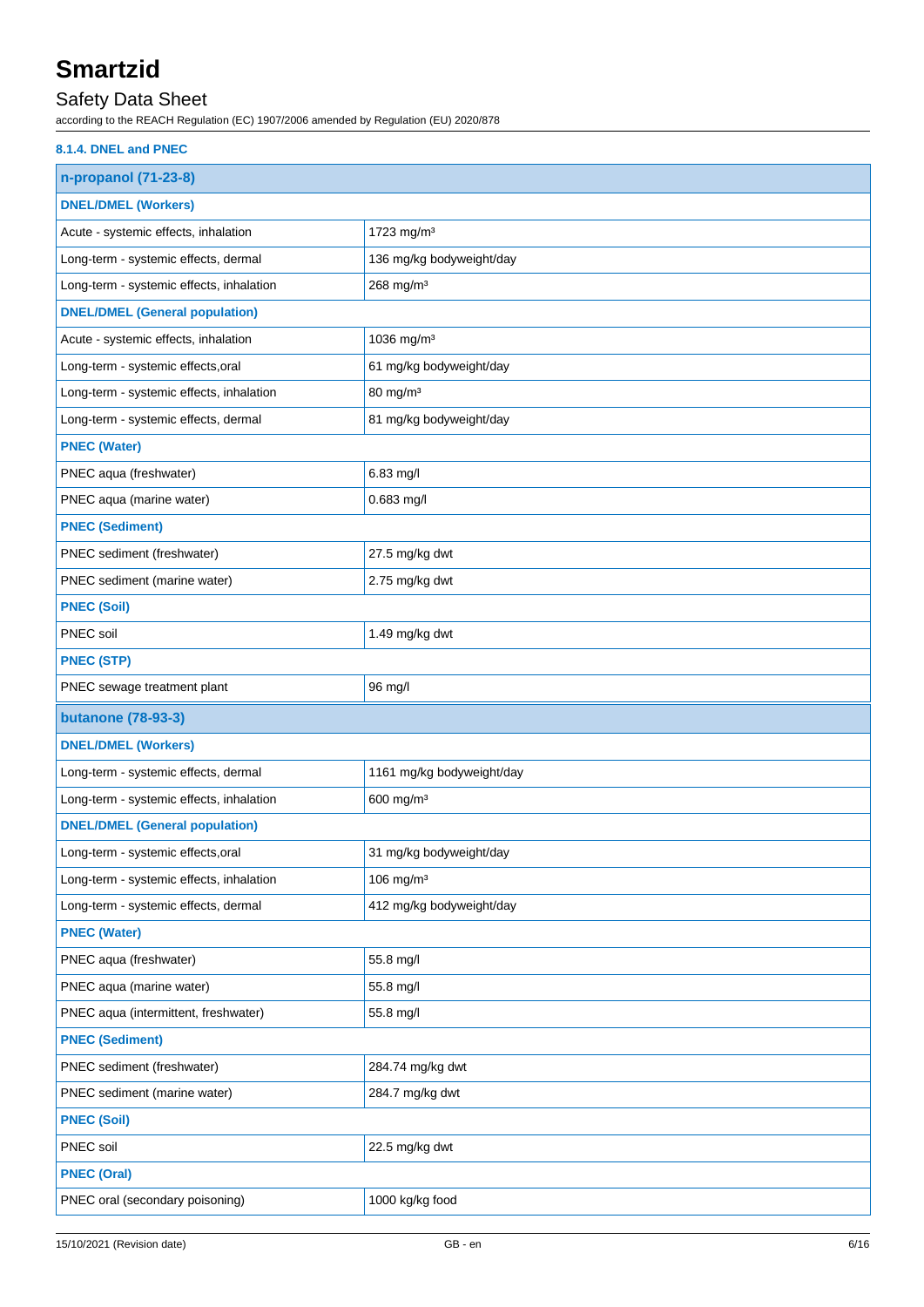### Safety Data Sheet

according to the REACH Regulation (EC) 1907/2006 amended by Regulation (EU) 2020/878

| <b>butanone</b> (78-93-3)                    |                          |  |
|----------------------------------------------|--------------------------|--|
| <b>PNEC (STP)</b>                            |                          |  |
| PNEC sewage treatment plant                  | 709 mg/l                 |  |
| ethanol (64-17-5)                            |                          |  |
| <b>DNEL/DMEL (Workers)</b>                   |                          |  |
| Long-term - systemic effects, dermal         | 343 mg/kg bodyweight/day |  |
| Long-term - systemic effects, inhalation     | 950 mg/m <sup>3</sup>    |  |
| <b>DNEL/DMEL (General population)</b>        |                          |  |
| Long-term - systemic effects, oral           | 87 mg/kg bodyweight/day  |  |
| Long-term - systemic effects, inhalation     | 114 mg/m $3$             |  |
| Long-term - systemic effects, dermal         | 206 mg/kg bodyweight/day |  |
| <b>PNEC (Water)</b>                          |                          |  |
| PNEC aqua (freshwater)                       | 0.96 mg/l                |  |
| PNEC aqua (marine water)                     | 0.79 mg/l                |  |
| PNEC aqua (intermittent, freshwater)         | 2.75 mg/l                |  |
| <b>PNEC (Sediment)</b>                       |                          |  |
| PNEC sediment (freshwater)                   | 3.6 mg/kg dwt            |  |
| PNEC sediment (marine water)                 | 2.9 mg/kg dwt            |  |
| <b>PNEC (Soil)</b>                           |                          |  |
| PNEC soil                                    | 0.63 mg/kg dwt           |  |
| <b>PNEC (Oral)</b>                           |                          |  |
| PNEC oral (secondary poisoning)              | 0.38 kg/kg food          |  |
| <b>PNEC (STP)</b>                            |                          |  |
| PNEC sewage treatment plant                  | 580 mg/l                 |  |
| didecyldimethylammonium chloride (7173-51-5) |                          |  |
| <b>PNEC (Water)</b>                          |                          |  |
| PNEC aqua (freshwater)                       | 0.0011 mg/l              |  |
| PNEC aqua (marine water)                     | 0.00011 mg/l             |  |
| PNEC aqua (intermittent, freshwater)         | 0.00021 mg/l             |  |
| PNEC aqua (intermittent, marine water)       | 0.000021 mg/l            |  |
| <b>PNEC (Sediment)</b>                       |                          |  |
| PNEC sediment (freshwater)                   | 61.86 mg/kg dwt          |  |
| PNEC sediment (marine water)                 | 6.186 mg/kg dwt          |  |
| <b>PNEC (Soil)</b>                           |                          |  |
| PNEC soil                                    | 1.4 mg/kg dwt            |  |
| <b>PNEC (STP)</b>                            |                          |  |
| PNEC sewage treatment plant                  | $0.14$ mg/l              |  |

#### **8.1.5. Control banding**

No additional information available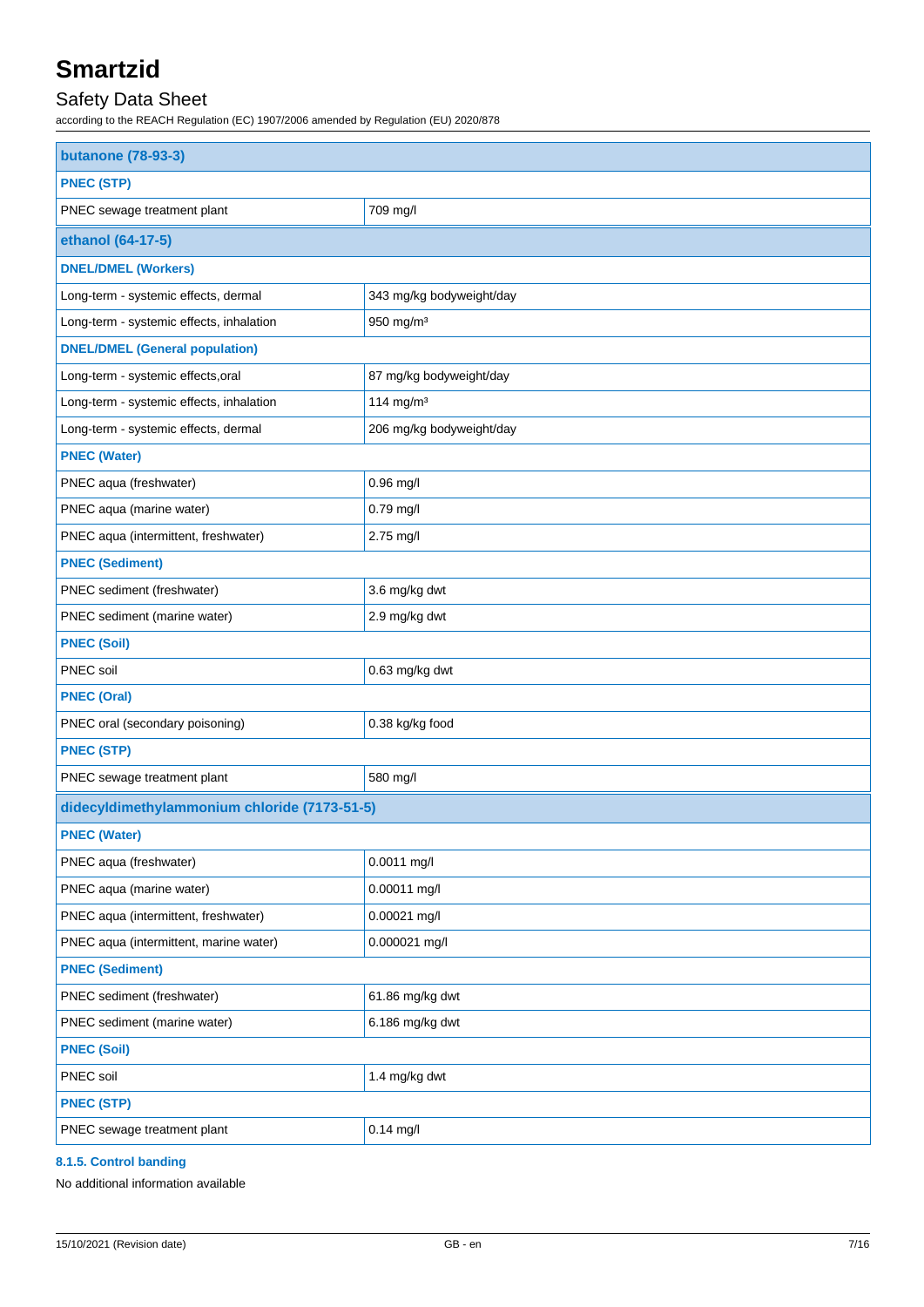### Safety Data Sheet

according to the REACH Regulation (EC) 1907/2006 amended by Regulation (EU) 2020/878

#### **8.2. Exposure controls**

#### **8.2.1. Appropriate engineering controls**

#### **Appropriate engineering controls:**

Ensure good ventilation of the work station. Emergency eye wash fountains should be available in the immediate vicinity of any potential exposure.

#### **8.2.2. Personal protection equipment**

#### **8.2.2.1. Eye and face protection**

#### **Eye protection:**

Wear closed safety glasses. EN 166. Emergency eye wash fountains should be available in the immediate vicinity of any potential exposure

#### **8.2.2.2. Skin protection**

#### **Skin and body protection:**

Wear suitable protective clothing. EN 13034. EN ISO 13688

#### **Hand protection:**

In case of repeated or prolonged contact wear gloves. Chemically resistant protective gloves. Butyl rubber. Neoprene. Polyethylene. EN 374. Choosing the proper glove is a decision that depends not only on the type of material, but also on other quality features, which differ for each manufacturer. Please follow the instructions related to the permeability and the penetration time provided by the manufacturer. Gloves must be replaced after each use and whenever signs of wear or perforation appear

#### **8.2.2.3. Respiratory protection**

#### **Respiratory protection:**

In case of insufficient ventilation, wear suitable respiratory equipment. EN 143. Short term exposure. Breathing apparatus with filter. A-P2. . Breathing equipment is only to be used in order to handle the residual risk of short term jobs if all other risk minimizing measures have been carried out e.g. retention and/or local exhaust

#### **8.2.2.4. Thermal hazards**

No additional information available

#### **8.2.3. Environmental exposure controls**

#### **Environmental exposure controls:**

Avoid release to the environment.

#### **Other information:**

Do not eat, drink or smoke when using this product. Avoid contact with skin and eyes. Always wash hands after handling the product. Apply emollient cream.

| <b>SECTION 9: Physical and chemical properties</b>         |                                                                          |  |
|------------------------------------------------------------|--------------------------------------------------------------------------|--|
| 9.1. Information on basic physical and chemical properties |                                                                          |  |
| Physical state                                             | : Liquid                                                                 |  |
| Colour                                                     | : colourless.                                                            |  |
| Odour                                                      | $:$ alcohol odour.                                                       |  |
| Odour threshold                                            | : Not available                                                          |  |
| Melting point                                              | : Not applicable                                                         |  |
| Freezing point                                             | : Not available                                                          |  |
| Boiling point                                              | : Not available                                                          |  |
| Flammability (solid, gas)                                  | : Not applicable                                                         |  |
| <b>Explosive properties</b>                                | : Product is not explosive. Explosive vapour/air mixtures may be formed. |  |
| Oxidising properties                                       | : Non oxidizing.                                                         |  |
| <b>Explosive limits</b>                                    | : Not available                                                          |  |
| Lower explosive limit (LEL)                                | : Not available                                                          |  |
| Upper explosive limit (UEL)                                | : Not available                                                          |  |
| Flash point                                                | : Not available                                                          |  |
| Auto-ignition temperature                                  | : Not available                                                          |  |
| Decomposition temperature                                  | : Not available                                                          |  |
| рH                                                         | $: 10^{-1}$                                                              |  |
| Viscosity, kinematic                                       | : Not available                                                          |  |
| Solubility                                                 | : Water: Miscible (Solution)                                             |  |
| Partition coefficient n-octanol/water (Log Kow)            | : Not available                                                          |  |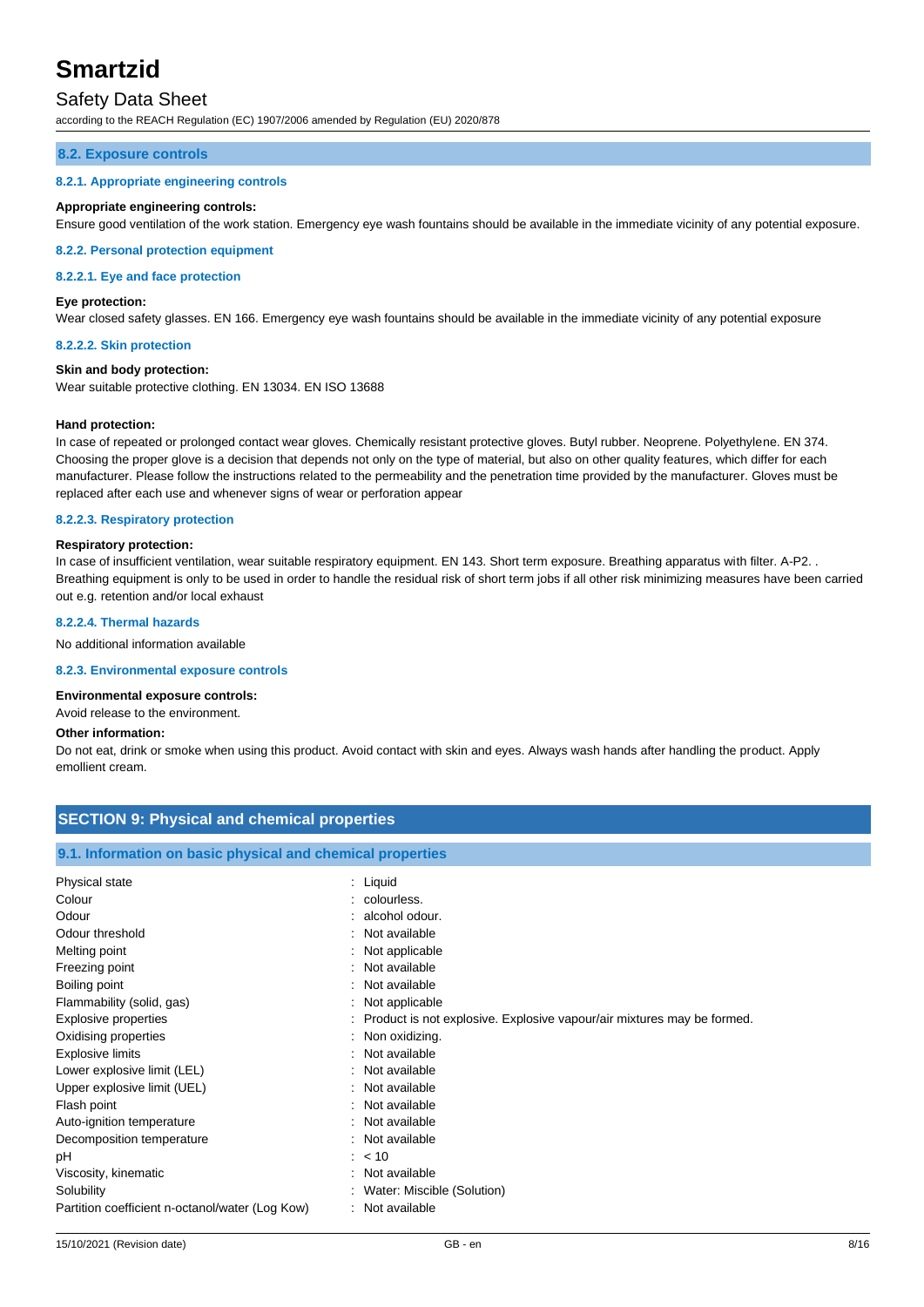### Safety Data Sheet

according to the REACH Regulation (EC) 1907/2006 amended by Regulation (EU) 2020/878

| Partition coefficient n-octanol/water (Log Pow) | Not applicable                        |
|-------------------------------------------------|---------------------------------------|
| Vapour pressure                                 | : Not available                       |
| Vapour pressure at 50 °C                        | : Not available                       |
| Density                                         | $: 0.91$ g/cm <sup>3</sup> (Solution) |
| Relative density                                | Not available                         |
| Relative vapour density at 20 °C                | Not available                         |
| Particle size                                   | Not applicable                        |
| Particle size distribution                      | Not applicable                        |
| Particle shape                                  | : Not applicable                      |
| Particle aspect ratio                           | Not applicable                        |
| Particle aggregation state                      | Not applicable                        |
| Particle agglomeration state                    | Not applicable                        |
| Particle specific surface area                  | Not applicable                        |
| Particle dustiness                              | Not applicable                        |
|                                                 |                                       |

**9.2. Other information**

**9.2.1. Information with regard to physical hazard classes**

No additional information available

#### **9.2.2. Other safety characteristics**

No additional information available

#### **SECTION 10: Stability and reactivity**

#### **10.1. Reactivity**

Highly flammable liquid and vapour.

**10.2. Chemical stability**

Stable under normal conditions.

**10.3. Possibility of hazardous reactions**

No dangerous reactions known under normal conditions of use. Explosive vapour/air mixtures may be formed.

**10.4. Conditions to avoid**

Avoid contact with hot surfaces. Heat. No flames, no sparks. Eliminate all sources of ignition.

**10.5. Incompatible materials**

No additional information available

**10.6. Hazardous decomposition products**

Under normal conditions of storage and use, hazardous decomposition products should not be produced.

#### **SECTION 11: Toxicological information**

#### **11.1. Information on hazard classes as defined in Regulation (EC) No 1272/2008**

| Acute toxicity (oral)<br>Acute toxicity (dermal)<br>Acute toxicity (inhalation) | : Not classified (Based on available data, the classification criteria are not met)<br>: Not classified (Based on available data, the classification criteria are not met)<br>: Not classified (Based on available data, the classification criteria are not met) |
|---------------------------------------------------------------------------------|-------------------------------------------------------------------------------------------------------------------------------------------------------------------------------------------------------------------------------------------------------------------|
| didecyldimethylammonium chloride (7173-51-5)                                    |                                                                                                                                                                                                                                                                   |
| LD50 oral rat                                                                   | 264 mg/kg bodyweight (female; (OECD 401 method))                                                                                                                                                                                                                  |
| LD50 dermal rat                                                                 | > 2000 mg/kg bodyweight (OECD 402 method)                                                                                                                                                                                                                         |
| Skin corrosion/irritation                                                       | : Not classified (Based on available data, the classification criteria are not met)<br>pH: < 10                                                                                                                                                                   |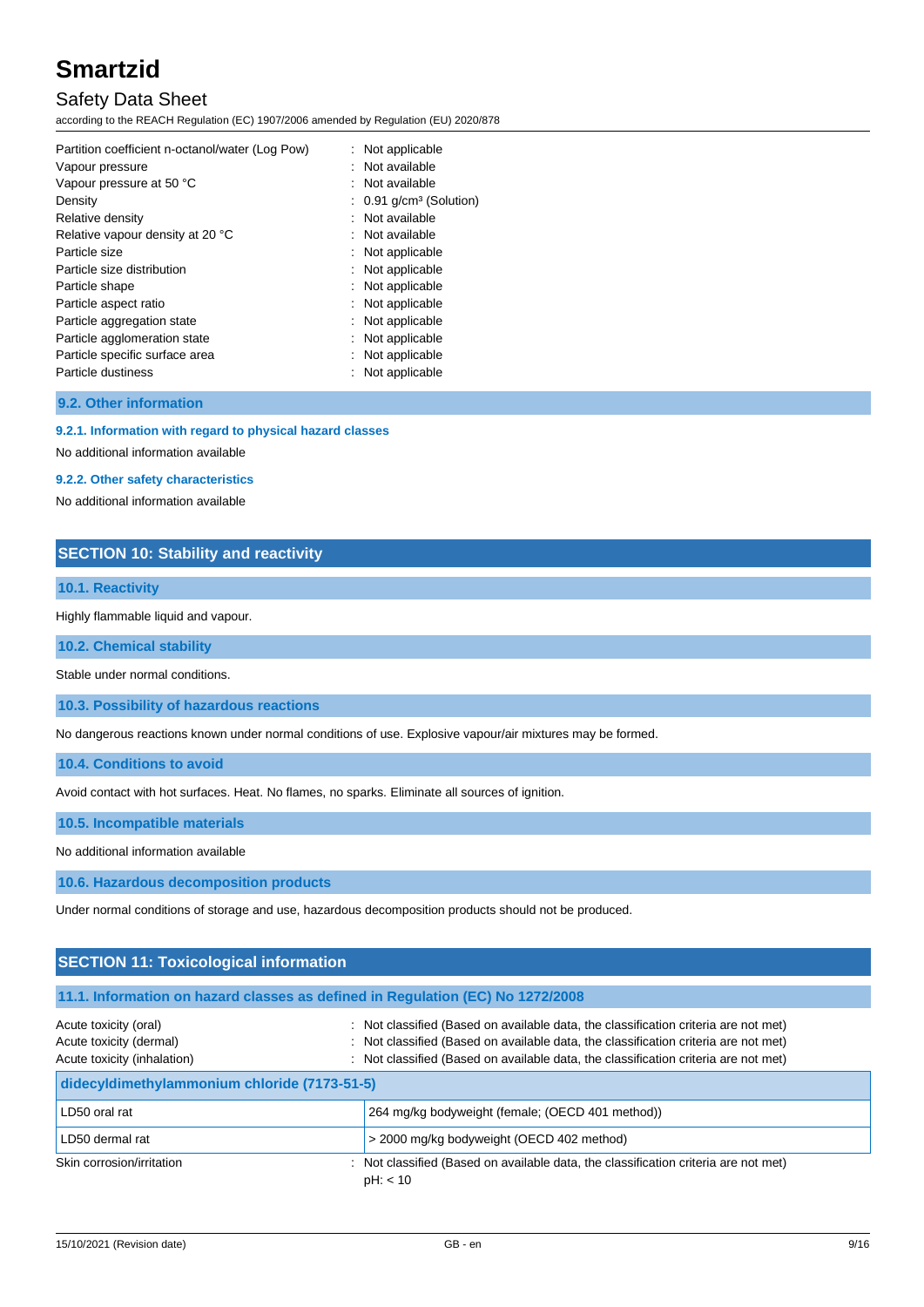### Safety Data Sheet

according to the REACH Regulation (EC) 1907/2006 amended by Regulation (EU) 2020/878

| Serious eye damage/irritation      |    | : Causes serious eye damage.<br>pH: < 10                                            |
|------------------------------------|----|-------------------------------------------------------------------------------------|
| Respiratory or skin sensitisation  |    | : Not classified (Based on available data, the classification criteria are not met) |
| Germ cell mutagenicity             |    | : Not classified (Based on available data, the classification criteria are not met) |
| Carcinogenicity                    | ÷. | Not classified (Based on available data, the classification criteria are not met)   |
| Reproductive toxicity              |    | Not classified (Based on available data, the classification criteria are not met)   |
| STOT-single exposure               |    | : Not classified (Based on available data, the classification criteria are not met) |
| n-propanol (71-23-8)               |    |                                                                                     |
| STOT-single exposure               |    | May cause drowsiness or dizziness.                                                  |
| <b>butanone (78-93-3)</b>          |    |                                                                                     |
| STOT-single exposure               |    | May cause drowsiness or dizziness.                                                  |
| STOT-repeated exposure             |    | : Not classified (Based on available data, the classification criteria are not met) |
| Aspiration hazard                  |    | : Not classified (Based on available data, the classification criteria are not met) |
| 11.2. Information on other hazards |    |                                                                                     |

No additional information available

### **SECTION 12: Ecological information**

#### **12.1. Toxicity**

| Hazardous to the aquatic environment, short-term<br>(acute)  | : Not classified (Based on available data, the classification criteria are not met) |  |
|--------------------------------------------------------------|-------------------------------------------------------------------------------------|--|
| Hazardous to the aquatic environment, long-term<br>(chronic) | : Not classified (Based on available data, the classification criteria are not met) |  |
| didecyldimethylammonium chloride (7173-51-5)                 |                                                                                     |  |
| LC50 - Fish [1]                                              | 0.49 mg/l (96 h; Brachydanio rerio (zebra-fish); (OECD 203 method))                 |  |
| EC50 - Crustacea [1]                                         | $\approx 0.057$ mg/l (48 h; Daphnia magna; (OECD 202 method))                       |  |
| EC50 72h algae                                               | $\approx 0.062$ mg/l (72h; Pseudokirchneriella subcapitata; (OECD 201 method))      |  |
| ErC50 algae                                                  | 0.062 mg/l (72 h; Pseudokirchnerella subcapitata (OECD 201 method))                 |  |
| NOEC chronic crustacea                                       | 0.021 mg/l (21 d; Daphnia magna; (OECD 211 method))                                 |  |
| NOEC chronic algae                                           | 0.013 mg/l (OECD 201 method)                                                        |  |

### **12.2. Persistence and degradability**

| <b>Smartzid</b>               |                                  |  |
|-------------------------------|----------------------------------|--|
| Persistence and degradability | The product has not been tested. |  |
| n-propanol (71-23-8)          |                                  |  |
| Persistence and degradability | Readily biodegradable.           |  |
| Biodegradation                | 75 % (20 d)                      |  |
| <b>butanone (78-93-3)</b>     |                                  |  |
| Persistence and degradability | Readily biodegradable.           |  |
| Biodegradation                | 98 % (28 d; (OECD 301D method))  |  |
| ethanol (64-17-5)             |                                  |  |
| Persistence and degradability | Readily biodegradable.           |  |
| Biodegradation                | 84 % (20 d)                      |  |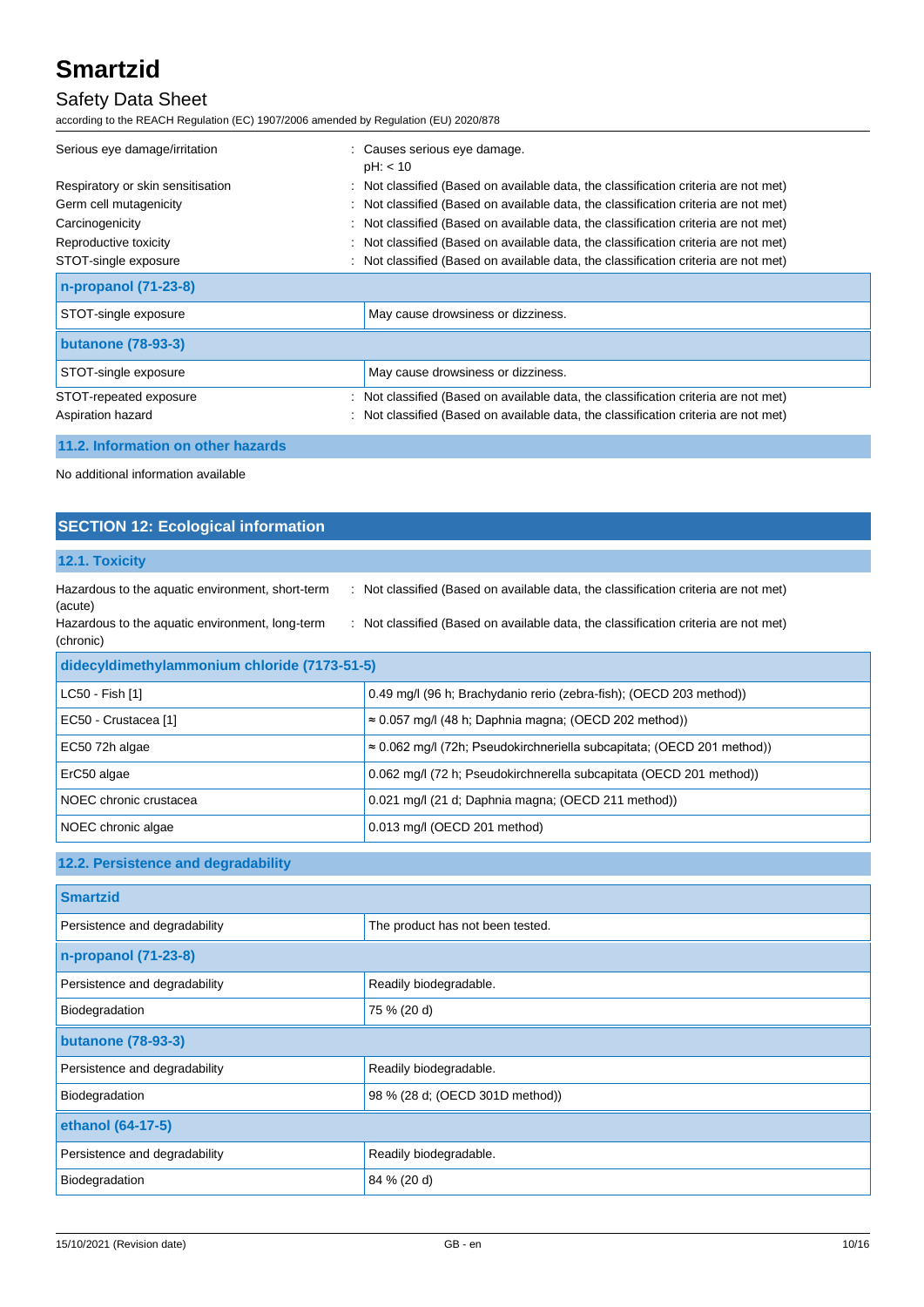### Safety Data Sheet

according to the REACH Regulation (EC) 1907/2006 amended by Regulation (EU) 2020/878

| didecyldimethylammonium chloride (7173-51-5)    |                                      |  |
|-------------------------------------------------|--------------------------------------|--|
| Persistence and degradability                   | Readily biodegradable.               |  |
| Biodegradation                                  | 69 % (28d)                           |  |
| 12.3. Bioaccumulative potential                 |                                      |  |
| <b>Smartzid</b>                                 |                                      |  |
| Partition coefficient n-octanol/water (Log Pow) | Not applicable                       |  |
| Bioaccumulative potential                       | The product has not been tested.     |  |
| n-propanol (71-23-8)                            |                                      |  |
| Partition coefficient n-octanol/water (Log Pow) | 0.2 (25 °C; pH 7; (OECD 117 method)) |  |
| <b>butanone (78-93-3)</b>                       |                                      |  |
| Partition coefficient n-octanol/water (Log Pow) | 0.3 (40 °C; pH 7; (OECD 117 method)) |  |
| Bioaccumulative potential                       | Bioaccumulation unlikely.            |  |
| ethanol (64-17-5)                               |                                      |  |
| Partition coefficient n-octanol/water (Log Kow) | $-0.35(20 °C)$                       |  |
| Bioaccumulative potential                       | Bioaccumulation unlikely.            |  |
| didecyldimethylammonium chloride (7173-51-5)    |                                      |  |
| Partition coefficient n-octanol/water (Log Pow) | 2.59 (20 °C; (OECD 105 method))      |  |
| 12.4. Mobility in soil                          |                                      |  |

## **Smartzid** Ecology - soil **Ecology** - soil **The product has not been tested. n-propanol (71-23-8)** Organic Carbon Normalized Adsorption Coefficient (Log Koc) 0.633 (Quantitative structure-activity relationship (QSAR)) **ethanol (64-17-5)** Surface tension 22.31 mN/m (20 °C) **didecyldimethylammonium chloride (7173-51-5)** Surface tension 25.82 mN/m (OECD 115 method)

### **12.5. Results of PBT and vPvB assessment**

| <b>Smartzid</b>                               |                                                                                                                                                                                 |
|-----------------------------------------------|---------------------------------------------------------------------------------------------------------------------------------------------------------------------------------|
| PBT: not relevant – no registration required  |                                                                                                                                                                                 |
| vPvB: not relevant – no registration required |                                                                                                                                                                                 |
| <b>Component</b>                              |                                                                                                                                                                                 |
| ethanol (64-17-5)                             | This substance/mixture does not meet the PBT criteria of REACH regulation, annex XIII<br>This substance/mixture does not meet the vPvB criteria of REACH regulation, annex XIII |
| $n$ -propanol $(71-23-8)$                     | This substance/mixture does not meet the PBT criteria of REACH regulation, annex XIII<br>This substance/mixture does not meet the vPvB criteria of REACH requlation, annex XIII |
| butanone (78-93-3)                            | This substance/mixture does not meet the PBT criteria of REACH regulation, annex XIII<br>This substance/mixture does not meet the vPvB criteria of REACH regulation, annex XIII |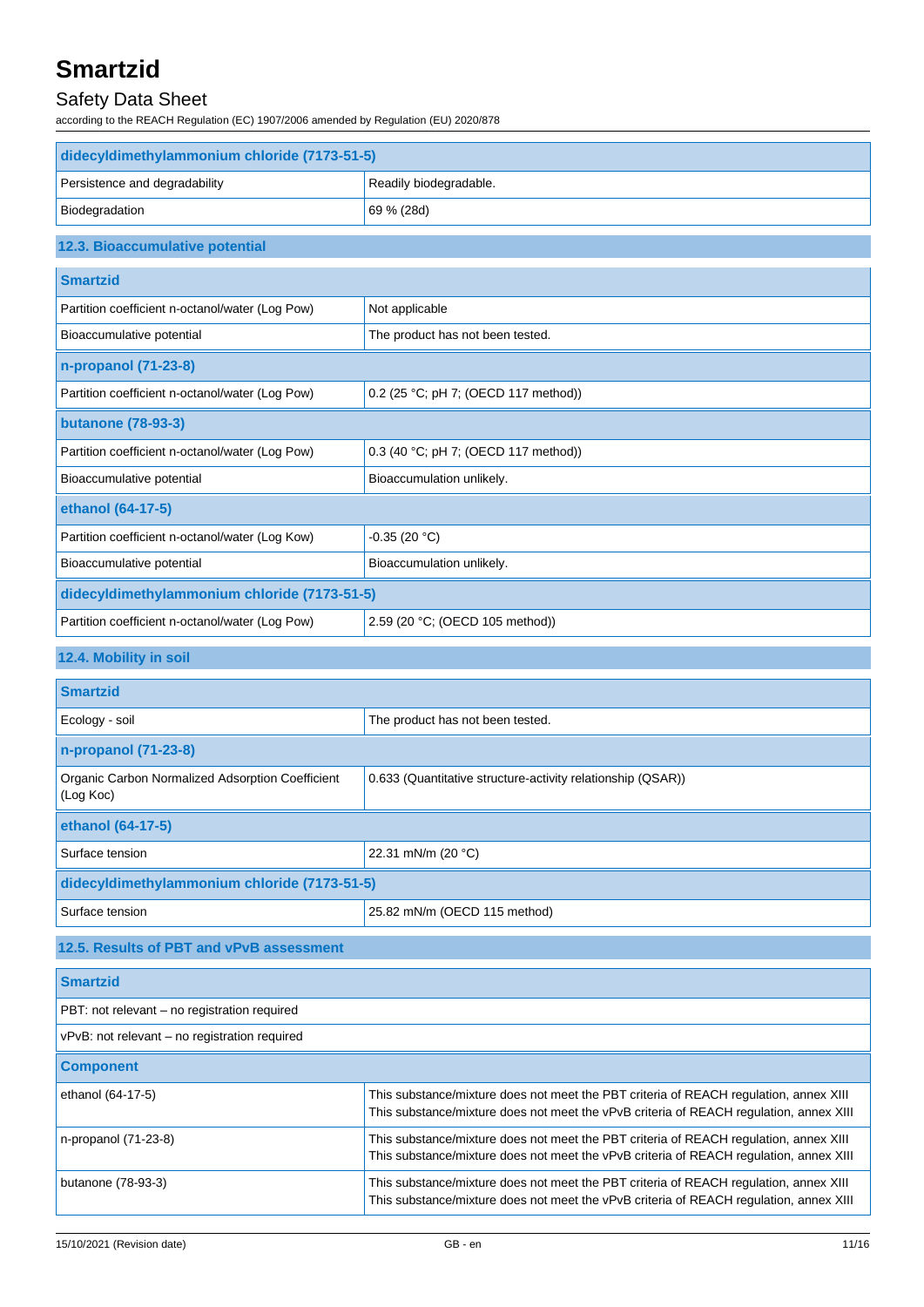### Safety Data Sheet

according to the REACH Regulation (EC) 1907/2006 amended by Regulation (EU) 2020/878

| <b>Component</b>                             |                                                                                                                                                                                 |  |
|----------------------------------------------|---------------------------------------------------------------------------------------------------------------------------------------------------------------------------------|--|
| didecyldimethylammonium chloride (7173-51-5) | This substance/mixture does not meet the PBT criteria of REACH regulation, annex XIII<br>This substance/mixture does not meet the vPvB criteria of REACH requlation, annex XIII |  |
| 12.6. Endocrine disrupting properties        |                                                                                                                                                                                 |  |
| No additional information available          |                                                                                                                                                                                 |  |
| 12.7. Other adverse effects                  |                                                                                                                                                                                 |  |
| No additional information available          |                                                                                                                                                                                 |  |

#### **SECTION 13: Disposal considerations**

#### **13.1. Waste treatment methods**

Product/Packaging disposal recommendations : Do not dispose of with domestic waste. HP Code : HP3 - "Flammable:"

- Waste treatment methods : European waste catalogue. Disposal must be done according to official regulations.
- Sewage disposal recommendations : Do not allow into drains or water courses.
	-
- Additional information **interval in the container.** : Flammable vapours may accumulate in the container.
- European List of Waste (LoW) code : 07 01 01<sup>\*</sup> aqueous washing liquids and mother liquors
	-

— flammable liquid waste: liquid waste having a flash point below 60 °C or waste gas oil, diesel and light heating oils having a flash point > 55 °C and ≤ 75 °C;

— flammable pyrophoric liquid and solid waste: solid or liquid waste which, even in small quantities, is liable to ignite within five minutes after coming into contact with air;

— flammable solid waste: solid waste which is readily combustible or may cause or contribute to fire through friction;

— flammable gaseous waste: gaseous waste which is flammable in air at 20 °C and a standard pressure of 101.3 kPa;

— water reactive waste: waste which, in contact with water, emits flammable gases in dangerous quantities;

— other flammable waste: flammable aerosols, flammable self-heating waste, flammable organic peroxides and flammable self-reactive waste.

HP4 - "Irritant — skin irritation and eye damage:" waste which on application can cause skin irritation or damage to the eye.

#### **SECTION 14: Transport information**

#### In accordance with ADR / IMDG / IATA / ADN / RID

| <b>ADR</b>                       | <b>IMDG</b>                           | <b>IATA</b>                | <b>ADN</b>                 | <b>RID</b>                 |
|----------------------------------|---------------------------------------|----------------------------|----------------------------|----------------------------|
| 14.1. UN number or ID number     |                                       |                            |                            |                            |
| <b>UN 1993</b>                   | UN 1993                               | <b>UN 1993</b>             | UN 1993                    | <b>UN 1993</b>             |
| 14.2. UN proper shipping name    |                                       |                            |                            |                            |
| FLAMMABLE LIQUID,                | FLAMMABLE LIQUID,                     | Flammable liquid, n.o.s.   | FLAMMABLE LIQUID,          | FLAMMABLE LIQUID,          |
| N.O.S. (ethanol; propan-1-       | N.O.S. (ethanol; propan-2-            | (ethanol; propan-2-ol)     | N.O.S. (ethanol; propan-2- | N.O.S. (ethanol; propan-2- |
| ol)                              | ol)                                   |                            | ol)                        | ol)                        |
|                                  | <b>Transport document description</b> |                            |                            |                            |
| UN 1993 FLAMMABLE                | UN 1993 FLAMMABLE                     | UN 1993 Flammable liquid,  | UN 1993 FLAMMABLE          | UN 1993 FLAMMABLE          |
| LIQUID, N.O.S. (ethanol;         | LIQUID, N.O.S. (ethanol;              | n.o.s. (ethanol; propan-2- | LIQUID, N.O.S. (ethanol;   | LIQUID, N.O.S. (ethanol;   |
| propan-1-ol), $3$ , II, $(D/E)$  | propan-2-ol), 3, II                   | ol), $3,$ II               | propan-2-ol), 3, II        | propan-2-ol), 3, II        |
| 14.3. Transport hazard class(es) |                                       |                            |                            |                            |
| 3                                | 3                                     | 3                          | 3                          | 3                          |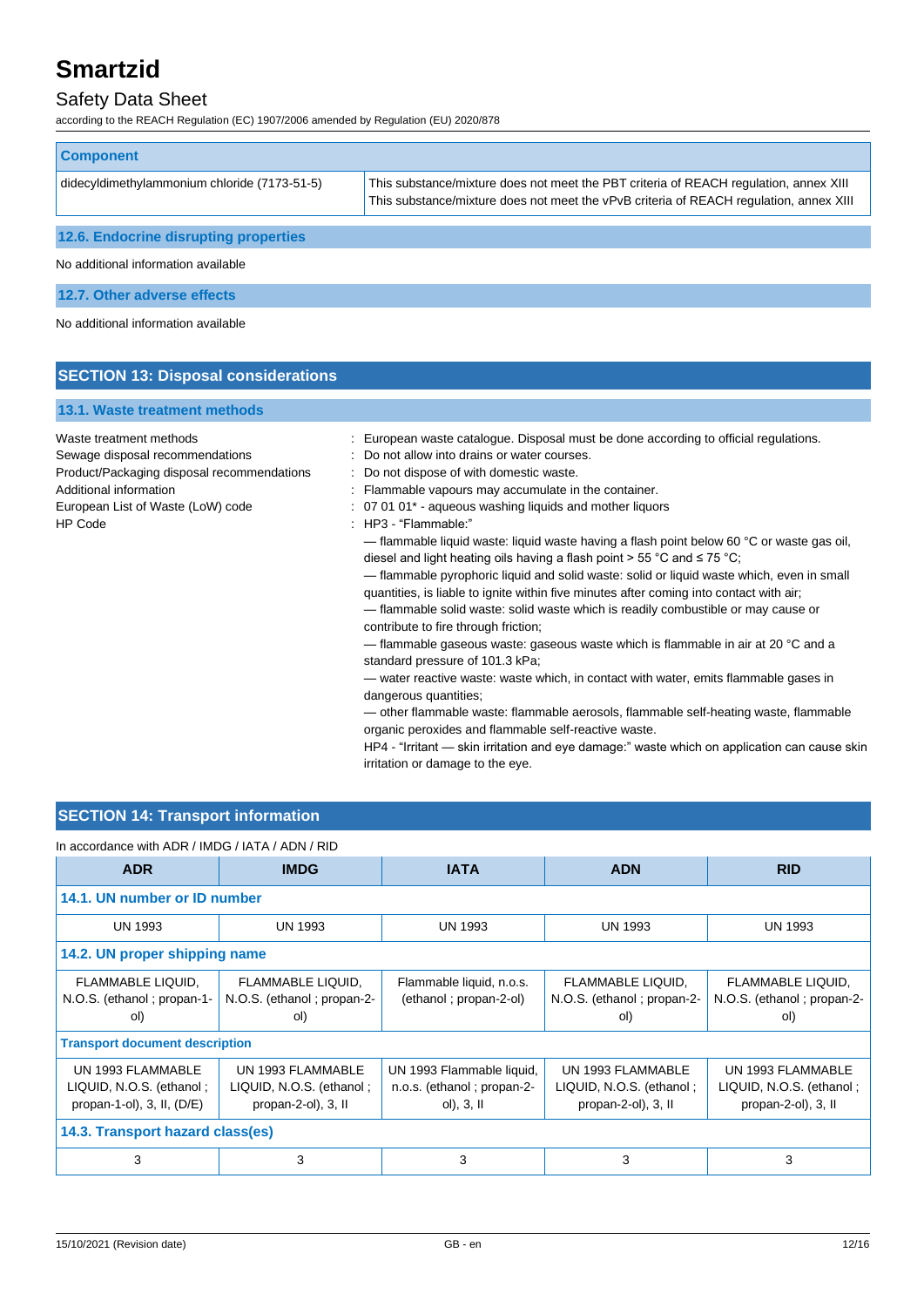### Safety Data Sheet

according to the REACH Regulation (EC) 1907/2006 amended by Regulation (EU) 2020/878

| <b>ADR</b>                             | <b>IMDG</b>                                                  | <b>IATA</b>                          | <b>ADN</b>                           | <b>RID</b>                           |
|----------------------------------------|--------------------------------------------------------------|--------------------------------------|--------------------------------------|--------------------------------------|
|                                        | U,                                                           |                                      | <u>e,</u>                            |                                      |
| 14.4. Packing group                    |                                                              |                                      |                                      |                                      |
| Ш                                      | Ш                                                            | Ш                                    | $\mathsf{II}$                        | Ш                                    |
| <b>14.5. Environmental hazards</b>     |                                                              |                                      |                                      |                                      |
| Dangerous for the<br>environment: No   | Dangerous for the<br>environment: No<br>Marine pollutant: No | Dangerous for the<br>environment: No | Dangerous for the<br>environment: No | Dangerous for the<br>environment: No |
| No supplementary information available |                                                              |                                      |                                      |                                      |

### **14.6. Special precautions for user**

| <b>Overland transport</b>                    |                              |
|----------------------------------------------|------------------------------|
| Classification code (ADR)                    | F <sub>1</sub>               |
| Special provisions (ADR)                     | ÷<br>274, 601, 640C          |
| Limited quantities (ADR)                     | 11                           |
| Excepted quantities (ADR)                    | E2                           |
| Transport category (ADR)                     | ÷<br>2                       |
| Hazard identification number (Kemler No.)    | 33                           |
| Orange plates                                | ÷<br>$\frac{33}{1993}$       |
|                                              |                              |
| Tunnel restriction code (ADR)                | D/E                          |
| EAC code                                     | $\cdot$ 3YE                  |
| Transport by sea                             |                              |
| Special provisions (IMDG)                    | : 274                        |
| Limited quantities (IMDG)                    | 1 <sub>L</sub><br>÷          |
| Excepted quantities (IMDG)                   | E2                           |
| EmS-No. (Fire)                               | $E - F - E$                  |
| EmS-No. (Spillage)                           | $S-E$                        |
| Air transport                                |                              |
| PCA Excepted quantities (IATA)               | E2                           |
| PCA Limited quantities (IATA)                | Y341<br>$\ddot{\phantom{a}}$ |
| PCA limited quantity max net quantity (IATA) | 1L                           |
| PCA packing instructions (IATA)              | 353<br>$\ddot{\phantom{a}}$  |
| PCA max net quantity (IATA)                  | 5L<br>÷                      |
| CAO max net quantity (IATA)                  | 60L                          |
| Special provisions (IATA)                    | A <sub>3</sub>               |
| Inland waterway transport                    |                              |
| Classification code (ADN)                    | <b>F1</b>                    |
| Special provisions (ADN)                     | 274, 601, 640C               |
| Limited quantities (ADN)                     | 1 <sup>L</sup>               |
| Excepted quantities (ADN)                    | E <sub>2</sub><br>÷          |
| Carriage permitted (ADN)                     | ÷.<br>т                      |
| Additional requirements/Remarks (ADN)        |                              |
| <b>Rail transport</b>                        |                              |
| Classification code (RID)                    | : F1                         |
| Special provisions (RID)                     | 274, 601, 640C               |
| Limited quantities (RID)                     | 1L                           |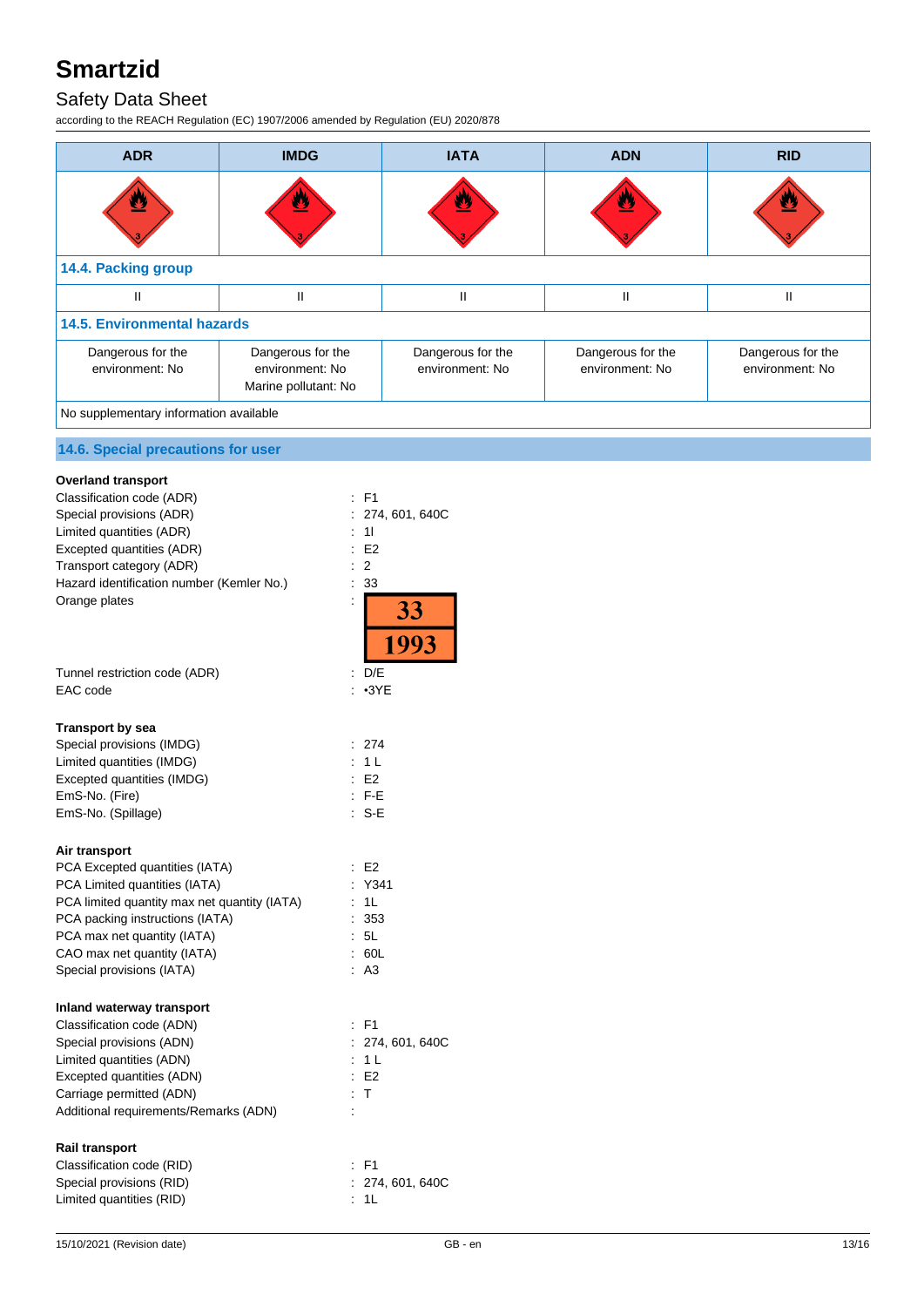### Safety Data Sheet

according to the REACH Regulation (EC) 1907/2006 amended by Regulation (EU) 2020/878

| Excepted quantities (RID)          | $\therefore$ E2 |
|------------------------------------|-----------------|
| Transport category (RID)           |                 |
| Hazard identification number (RID) | : 33            |

**14.7. Maritime transport in bulk according to IMO instruments**

Not applicable

#### **SECTION 15: Regulatory information**

#### **15.1. Safety, health and environmental regulations/legislation specific for the substance or mixture**

#### **15.1.1. EU-Regulations**

| <b>EU restriction list (REACH Annex XVII)</b> |                                         |  |
|-----------------------------------------------|-----------------------------------------|--|
| Reference code                                | Applicable on                           |  |
| 3(a)                                          | Smartzid; butanone; ethanol; n-propanol |  |
| 3(b)                                          | Smartzid; butanone; ethanol; n-propanol |  |
| 40.                                           | Smartzid; butanone; ethanol; n-propanol |  |

Contains no substance on the REACH candidate list

Contains no REACH Annex XIV substances

Contains no substance subject to Regulation (EU) No 649/2012 of the European Parliament and of the Council of 4 July 2012 concerning the export and import of hazardous chemicals.

Contains no substance subject to Regulation (EU) No 2019/1021 of the European Parliament and of the Council of 20 June 2019 on persistent organic pollutants

Contains no substance subject to Regulation (EU) 2019/1148 of the European Parliament and of the Council of 20 June 2019 on the marketing and use of explosives precursors.

Other information, restriction and prohibition regulations : Take note of Directive 94/33/EC on the protection of young people at work.

### **Directive 2012/18/EU (SEVESO III)**

| <b>Seveso III Part I (Categories of dangerous substances)</b>                                   | <b>Qualifying quantity (tonnes)</b> |                   |
|-------------------------------------------------------------------------------------------------|-------------------------------------|-------------------|
|                                                                                                 | Lower-tier                          | <b>Upper-tier</b> |
| <b>P5c FLAMMABLE LIQUIDS</b><br>Flammable liquids, Categories 2 or 3 not covered by P5a and P5b | 5000                                | 50000             |

#### **15.1.2. National regulations**

#### **United Kingdom**

National regulations **interval on the same of the safety data sheet is for informational purposes only and does not comply with national purposes** legal requirements without reference to a national distributor. The national distributor is responsible for a legally compliant safety data sheet.

#### **15.2. Chemical safety assessment**

No chemical safety assessment has been carried out

#### **SECTION 16: Other information**

| <b>Abbreviations and acronyms:</b> |                                                                                                 |  |
|------------------------------------|-------------------------------------------------------------------------------------------------|--|
| <b>ADN</b>                         | European Agreement concerning the International Carriage of Dangerous Goods by Inland Waterways |  |
| <b>ADR</b>                         | European Agreement concerning the International Carriage of Dangerous Goods by Road             |  |
| <b>BCF</b>                         | Bioconcentration factor                                                                         |  |
| <b>CLP</b>                         | Classification Labelling Packaging Regulation; Regulation (EC) No 1272/2008                     |  |
| EC50                               | Median effective concentration                                                                  |  |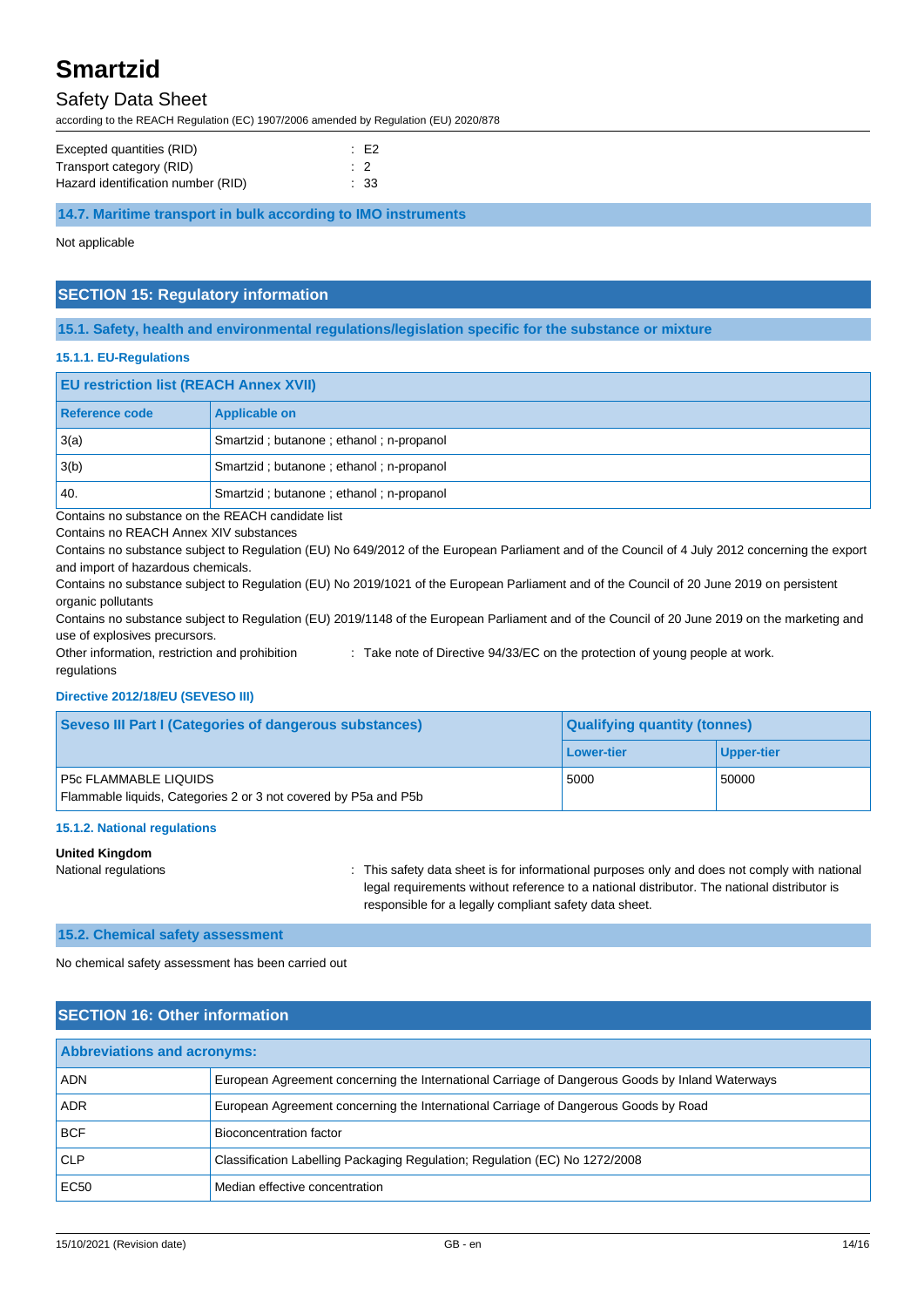### Safety Data Sheet

according to the REACH Regulation (EC) 1907/2006 amended by Regulation (EU) 2020/878

| <b>Abbreviations and acronyms:</b> |                                                                                                   |  |  |
|------------------------------------|---------------------------------------------------------------------------------------------------|--|--|
| <b>IATA</b>                        | International Air Transport Association                                                           |  |  |
| <b>IMDG</b>                        | International Maritime Dangerous Goods                                                            |  |  |
| <b>LC50</b>                        | Median lethal concentration                                                                       |  |  |
| LD50                               | Median lethal dose                                                                                |  |  |
| PBT                                | Persistent Bioaccumulative Toxic                                                                  |  |  |
| <b>REACH</b>                       | Registration, Evaluation, Authorisation and Restriction of Chemicals Regulation (EC) No 1907/2006 |  |  |
| <b>RID</b>                         | Regulations concerning the International Carriage of Dangerous Goods by Rail                      |  |  |
| <b>SDS</b>                         | Safety Data Sheet                                                                                 |  |  |
| vPvB                               | Very Persistent and Very Bioaccumulative                                                          |  |  |
| <b>ATE</b>                         | <b>Acute Toxicity Estimate</b>                                                                    |  |  |
| <b>DNEL</b>                        | Derived-No Effect Level                                                                           |  |  |
| <b>DMEL</b>                        | <b>Derived Minimal Effect level</b>                                                               |  |  |
| <b>IARC</b>                        | International Agency for Research on Cancer                                                       |  |  |
| <b>LOAEL</b>                       | Lowest Observed Adverse Effect Level                                                              |  |  |
| <b>NOAEC</b>                       | No-Observed Adverse Effect Concentration                                                          |  |  |
| <b>NOAEL</b>                       | No-Observed Adverse Effect Level                                                                  |  |  |
| <b>NOEC</b>                        | No-Observed Effect Concentration                                                                  |  |  |
| OECD                               | Organisation for Economic Co-operation and Development                                            |  |  |
| PNEC                               | <b>Predicted No-Effect Concentration</b>                                                          |  |  |
| <b>STP</b>                         | Sewage treatment plant                                                                            |  |  |
| <b>TLM</b>                         | <b>Median Tolerance Limit</b>                                                                     |  |  |

Department issuing data specification sheet: : KFT Chemieservice GmbH

Data sources **information provided by the manufacturer.** MSDSs of the suppliers. ECHA (European Chemicals Agency). Im Leuschnerpark 3 D-64347 Griesheim

| Phone: +49 6155-8981-400       |
|--------------------------------|
| Fax: +49 6155 8981-500         |
| SDS Service: +49 6155 8981-522 |
| : Maximilian Gatterdam         |

Contact person

**Full text of H- and EUH-statements:** Acute Tox. 3 (Oral) Acute toxicity (oral), Category 3 Aquatic Acute 1 Hazardous to the aquatic environment — Acute Hazard, Category 1 Aquatic Chronic 2 Hazardous to the aquatic environment — Chronic Hazard, Category 2 Eye Dam. 1 Serious eye damage/eye irritation, Category 1 Eye Irrit. 2 Serious eye damage/eye irritation, Category 2 Flam. Liq. 2 Flammable liquids, Category 2 H<sub>225</sub> Highly flammable liquid and vapour. H301 **Toxic if swallowed.** H314 Causes severe skin burns and eye damage.